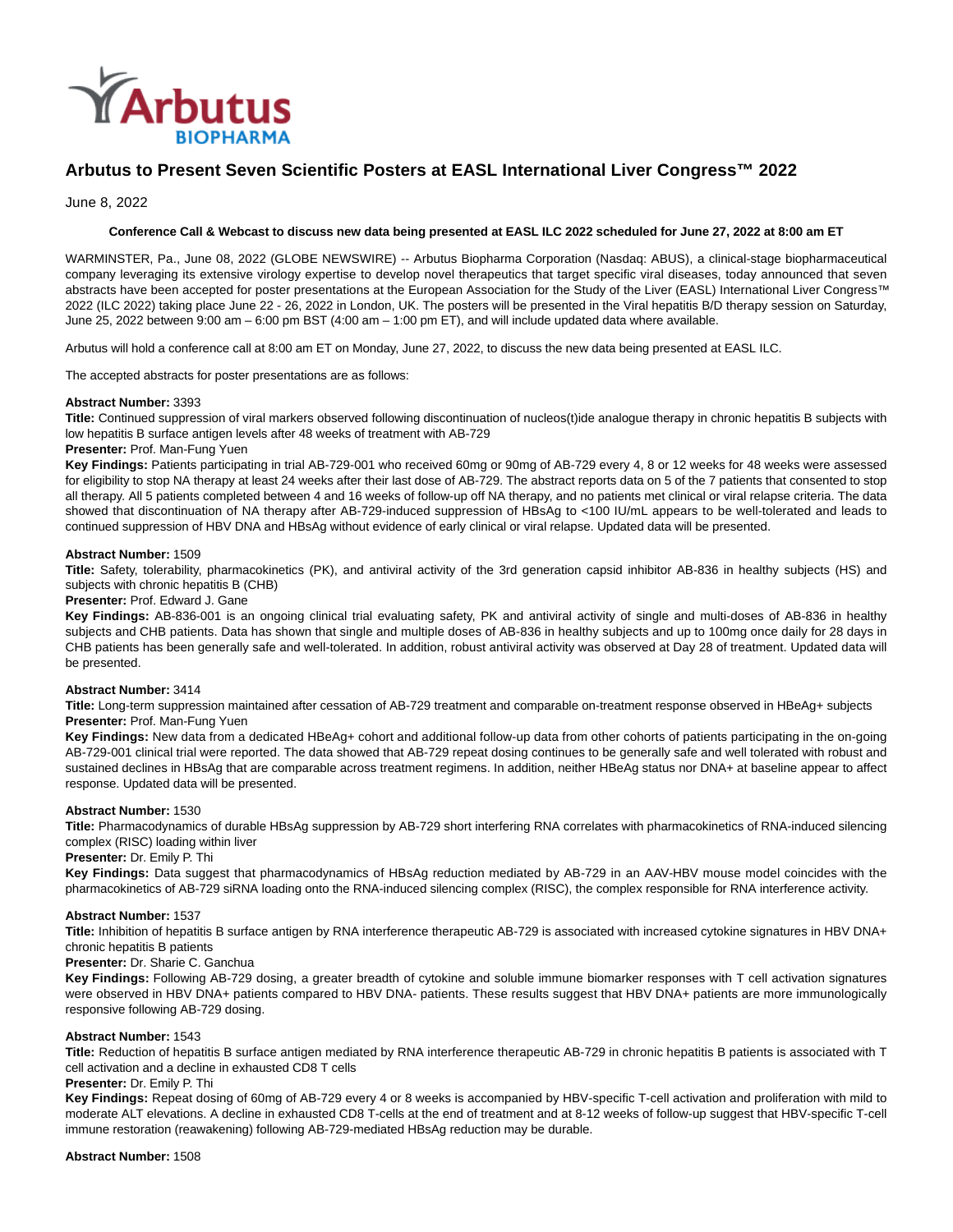**Title:** Preclinical activity of small-molecule oral PD-L1 checkpoint inhibitors capable of reinvigorating T cell responses from chronic hepatitis B patients **Presenter:** Dr. Emily P. Thi

**Key Findings:** Data showed that AB-101 and our other novel oral small molecule PD-L1 inhibitor compounds are able to mediate activation and reinvigoration of HBV-specific T-cells from CHB patients. In addition, once daily oral administration of AB-101 displays in vivo anti-tumor efficacy comparable to anti-PD-L1 antibody and possesses a favorable preclinical profile for further development.

Abstracts are available to EASL ILC 2022 conference attendees on the conference website a[t https://easl.eu/event/international-liver-congress-2022.](https://www.globenewswire.com/Tracker?data=lALzOnpM5Szdl-gh5f9kAHe52FNGALeK9dirQM8IKCIYeu9AXVAb_ha9ODo-_Z09vHFLzsErdsnqPLp68Ey9eYwACRFocYPhoavKj8VWyhpsIrzS5TNncDGR3PsJLzo-t-dxmh5WcD7dWn_Sw-Pj1UGNQVgEkgfR0Dw4QGe7WA9_TA4pGeBslPMX5BOHx6FC) The posters are expected to be made available to conference attendees at the start of the meeting on June 22, 2022. The posters will be available subsequently on Arbutus' website at [www.arbutusbio.com.](https://www.globenewswire.com/Tracker?data=r8IYxEin-_is7mBvxjdVZmwF8W-Fj0BBhAcKb5XPaARVJVAtQMGo6g3K_nYlErvEZW2MWwtQ53VzUJflJUyQqtBo2Kf-ozWqRZ728j1DHrc=)

## **About AB-729**

AB-729 is an RNA interference (RNAi) therapeutic specifically designed to reduce all HBV viral proteins and antigens, including hepatitis B surface antigen, which is thought to be a key prerequisite to enable reawakening of a patient's immune system to respond to the virus. AB-729 targets hepatocytes using Arbutus' novel covalently conjugated N-Acetylgalactosamine (GalNAc) delivery technology that enables subcutaneous delivery. Clinical data generated thus far has shown single- and multi-doses of AB-729 to be generally safe and well-tolerated while providing meaningful reductions in hepatitis B surface antigen and hepatitis B DNA. AB-729 is currently in multiple Phase 2a clinical trials.

#### **About AB-836**

AB-836 is a next generation oral hepatitis B virus (HBV) capsid inhibitor that interacts with HBV core protein, which in turn is required for viral replication. The current standard-of-care therapy for HBV is primarily nucleos(t)ide analogues that inhibit the viral polymerase and significantly reduce, but do not eliminate viral replication. AB-836 in combination with nucleos(t)ide analogues is designed to completely eliminate viral replication in infected cells by preventing the assembly of functional viral capsids. In addition, AB-836 has been shown to inhibit the replenishment of covalently closed circular DNA (cccDNA), the viral genetic reservoir which the virus needs to replicate itself. Preliminary data from an on-going Phase 1a/1b clinical trial has shown that AB-836 is generally safe and well-tolerated and provides robust antiviral activity.

#### **About PD-L1**

Immune checkpoints such as PD-1/PD-L1 play an important role in the induction and maintenance of immune tolerance and in T-cell activation. We have identified a class of small molecule oral PD-L1 inhibitors that we believe will allow for controlled checkpoint blockade, enable oral dosing, and mitigate systemic safety issues typically seen with checkpoint antibody therapies. Our lead oral PD-L1 inhibitor candidate, AB-101, is currently in IND-enabling studies. We believe AB-101 has the potential to be used in combination with other approved and investigational agents for our mission to achieve a functional cure for HBV chronically infected patients. We are also exploring oncology applications for our internal PD-L1 portfolio.

#### **About HBV**

Hepatitis B is a potentially life-threatening liver infection caused by the hepatitis B virus (HBV). HBV can cause chronic infection which leads to a higher risk of death from cirrhosis and liver cancer. Chronic HBV infection represents a significant unmet medical need. The World Health Organization estimates that over 290 million people worldwide suffer from chronic HBV infection, while other estimates indicate that approximately 2.4 million people in the United States suffer from chronic HBV infection. Approximately 820,000 people die every year from complications related to chronic HBV infection despite the availability of effective vaccines and current treatment options.

#### **About Arbutus**

Arbutus Biopharma Corporation (Nasdaq: ABUS) is a clinical-stage biopharmaceutical company leveraging its extensive virology expertise to develop novel therapeutics that target specific viral diseases. Our current focus areas include Hepatitis B virus (HBV), SARS-CoV-2, and other coronaviruses. In HBV, we are developing a RNAi therapeutic, oral capsid inhibitor, oral PD-L1 inhibitor, and oral RNA destabilizer that we intend to combine with the aim of providing a functional cure for patients with chronic HBV by suppressing viral replication, reducing surface antigen and reawakening the immune system. We believe our lead compound, AB-729, is the only RNAi therapeutic with evidence of immune re-awakening. It is currently being evaluated in multiple phase 2 clinical trials. We also have an ongoing drug discovery and development program directed to identifying novel, orally active agents for treating coronavirus (including SARS-CoV-2). In addition, we are exploring oncology applications for our internal PD-L1 portfolio. For more information, visit [www.arbutusbio.com.](https://www.globenewswire.com/Tracker?data=r8IYxEin-_is7mBvxjdVZs6CZgYMZANw9sz_EFxkBehRPV7fl0diu9Th6FNBE5EXM6yyw0Y_g36-YvPQvmWUI2RGOYcLq_YWCdh5ruK0ooM=)

## **Forward-Looking Statements and Information**

This press release contains forward-looking statements within the meaning of the Section 27A of the Securities Act of 1933 and Section 21E of the Securities Exchange Act of 1934, and forward-looking information within the meaning of Canadian securities laws (collectively, forward-looking statements). Forward-looking statements in this press release include statements about our future development plans for our product candidates; the expected cost, timing and results of our clinical development plans and clinical trials with respect to our product candidates; our expectations with respect to the release of data from our clinical trials and the expected timing thereof; our expectations and goals for our collaborations with third parties and any potential benefits related thereto; and the potential for our product candidates to achieve success in clinical trials.

With respect to the forward-looking statements contained in this press release, Arbutus has made numerous assumptions regarding, among other things: the effectiveness and timeliness of preclinical studies and clinical trials, and the usefulness of the data; the timeliness of regulatory approvals; the continued demand for Arbutus' assets; and the stability of economic and market conditions. While Arbutus considers these assumptions to be reasonable, these assumptions are inherently subject to significant business, economic, competitive, market and social uncertainties and contingencies, including uncertainties and contingencies related to the ongoing COVID-19 pandemic and patent litigation matters.

Additionally, there are known and unknown risk factors which could cause Arbutus' actual results, performance or achievements to be materially different from any future results, performance or achievements expressed or implied by the forward-looking statements contained herein. Known risk factors include, among others: anticipated pre-clinical studies and clinical trials may be more costly or take longer to complete than anticipated, and may never be initiated or completed, or may not generate results that warrant future development of the tested product candidate; Arbutus may elect to change its strategy regarding its product candidates and clinical development activities; Arbutus may not receive the necessary regulatory approvals for the clinical development of Arbutus' products; economic and market conditions may worsen; uncertainties associated with litigation